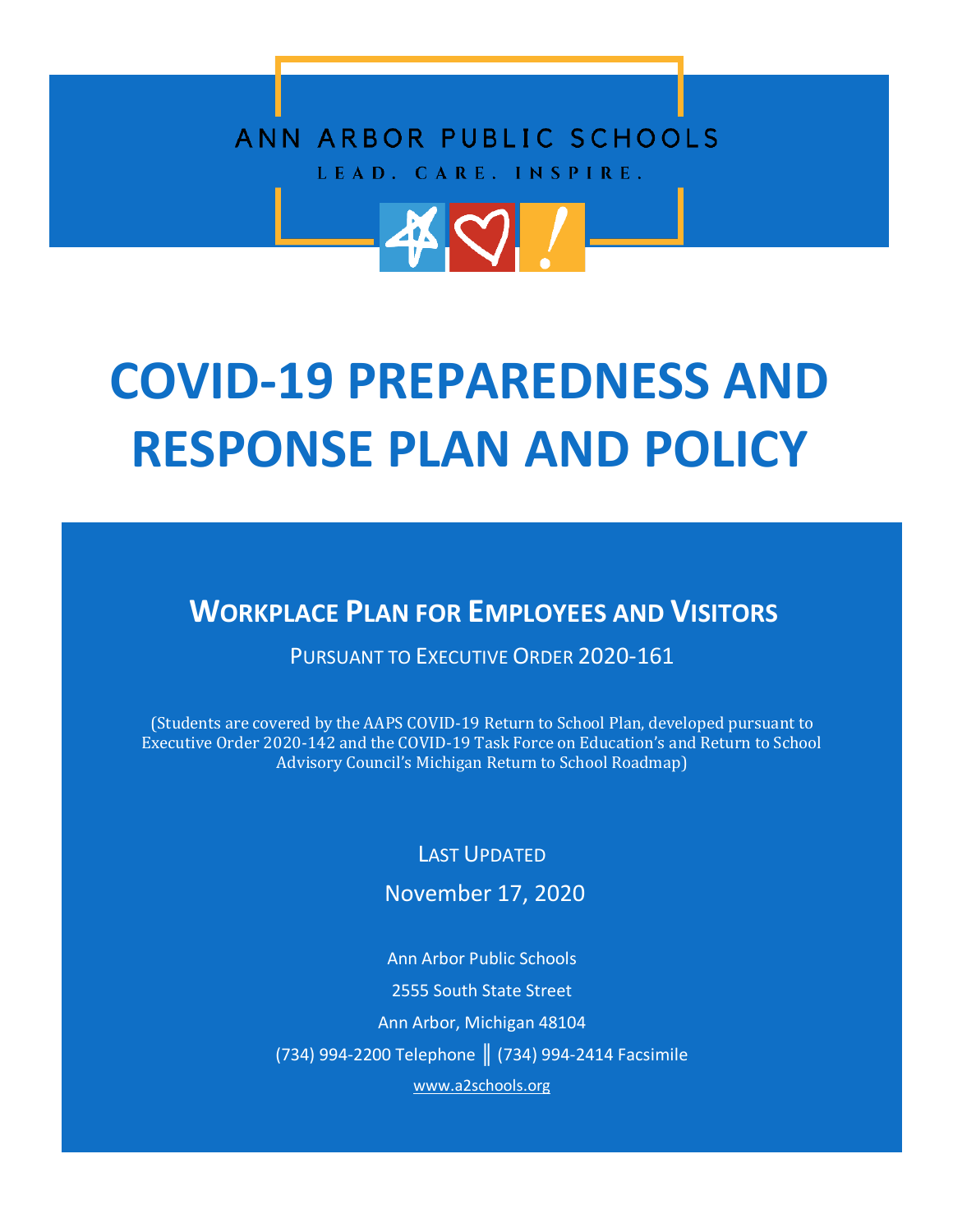### ANN ARBOR PUBLIC SCHOOLS

LEAD. CARE. INSPIRE.



# **COVID-19 PREPAREDNESS AND RESPONSE PLAN AND POLICY**

### **WORKPLACE PLAN FOR EMPLOYEES AND VISITORS**

### **TABLE OF CONTENTS**

| $\mathbf{I}$ . |                                                                                          |  |
|----------------|------------------------------------------------------------------------------------------|--|
| II.            |                                                                                          |  |
| III.           |                                                                                          |  |
| IV.            |                                                                                          |  |
| V.             |                                                                                          |  |
| VI.            |                                                                                          |  |
| VII.           |                                                                                          |  |
| VIII.          |                                                                                          |  |
| IX.            |                                                                                          |  |
| $X_{\cdot}$    |                                                                                          |  |
|                | Executive Order 2020-166, and any subsequent related order                               |  |
|                | Executive Order 2020-142, and any subsequent related order                               |  |
|                | Executive Order 2020-161, and any subsequent related order                               |  |
|                | OSHA Guidance on Preparing Workplaces for COVID-19                                       |  |
|                | Families First Coronavirus Response Act ("FFCRA")                                        |  |
|                | CDC Guidance for Businesses & Workplaces                                                 |  |
|                | Michigan Department of Labor and Economic Opportunity COVID-19 Workplace Safety Guidance |  |
|                | Washtenaw County Health Department Guidance for Businesses                               |  |
|                | MIOSHA October 14, 2020 Emergency Rules for Workplaces                                   |  |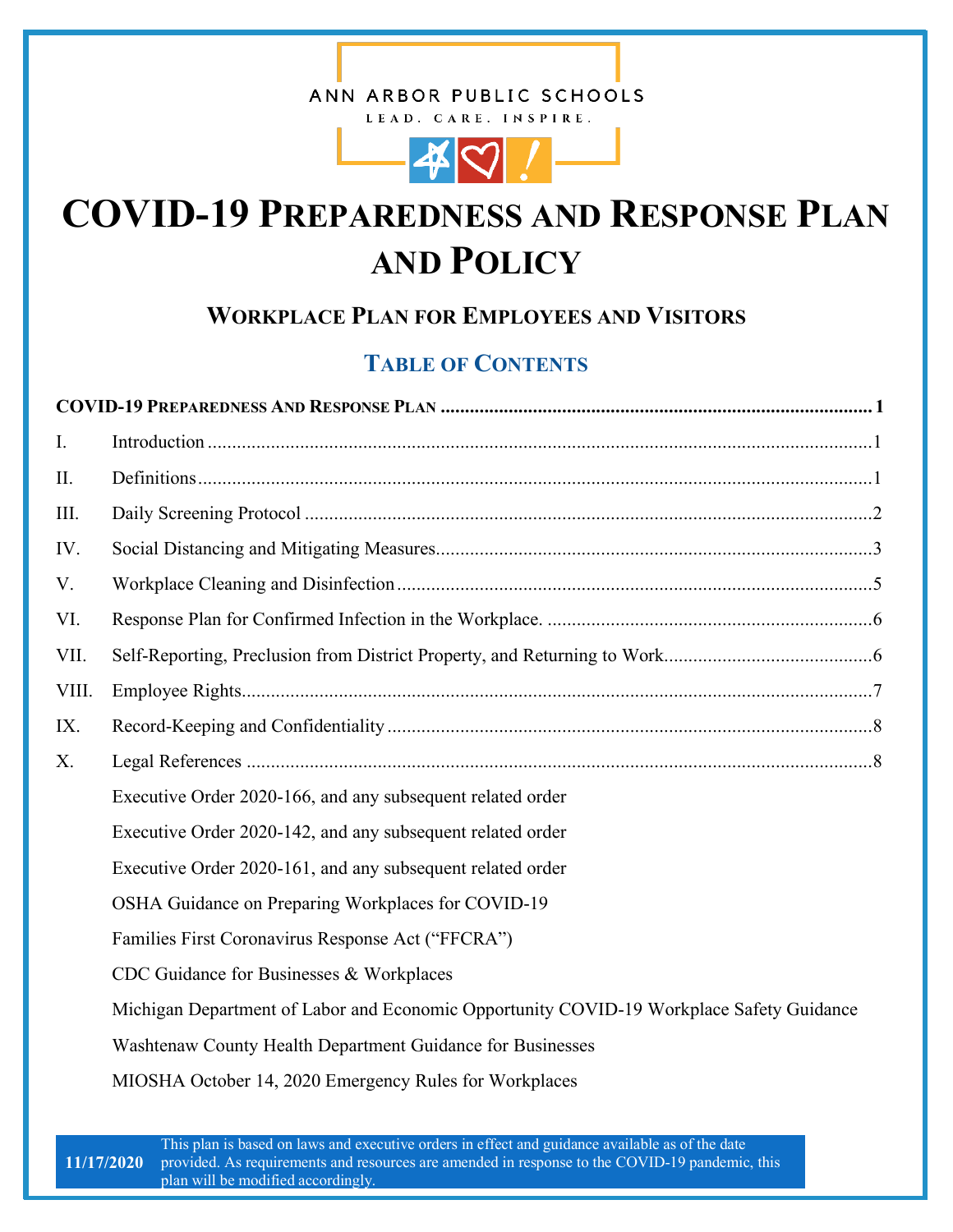#### **I. INTRODUCTION**

Ann Arbor Public Schools ("AAPS") or (the "District") has developed this COVID-19 Preparedness and Response Plan and Policy to decrease the risk of infection for employees, contractors, and visitors to District buildings and property. This Plan and Policy is based on guidance from the Centers for Disease Control and Prevention (the "CDC") and "Guidance on Preparing Workplaces for COVID-19," developed by the federal Occupational Health and Safety Administration ("OSHA"), and to ensure compliance with federal law, state executive orders, and local health orders.

The purpose of this plan is to inform the District's employees, contractors, visitors, parents, and members of the public of the steps AAPS is taking to safeguard health and safety, as well as the responsibilities and expectations for employees, contractors, visitors, parents, and other members of the public when they enter District buildings or are on District property. As this document specifies the District policy of the Ann Arbor Public Schools for the safe operation of our schools during the COVID-19 pandemic, it is the expectation of the District that all employees are aware of and are compliant with all the provisions herein. Failure to meet these expectations will result in discipline up to and including discharge. District contractors are required to adhere to this Covid Preparedness and Response Plan and by way of example and not limitation the MIOSHA October 14, 2020 Emergency Rules for Workplaces and other requirements of businesses, as described on the Washtenaw County Health Department Guidance for Businesses and Organizations webpage.

This plan and policy shall be read in conjunction with the AAPS COVID-19 **Return to School Plan**, developed and adopted pursuant to Executive Order 2020-142 and informed by Michigan's 2020-21 Return to School Roadmap. The AAPS Return to School Plan focuses on the safety and welfare of students, and steps the District is taking to reduce the risk of infection for students while continuing to provide a quality education. While this COVID-19 Preparedness and Response Plan and Policy establishes a baseline for workplace rules and safeguards for District employees and contractors any time they are on District property, the AAPS COVID-19 Return to School Plan includes more specific requirements that are applicable when school is in session on District property. Where the AAPS COVID-19 Return to School Plan includes additional, stricter, or more stringent requirements than this COVID-19 Preparedness and Response Plan and Policy, the AAPS COVID-19 Return to School Plan will control. The Return to School Plan can be viewed here:

#### **II. DEFINITIONS**

For purposes of this COVID-19 Preparedness and Response Plan, the following definitions apply:

- A. **Symptoms of COVID-19**: pursuant to guidance from the CDC and guidance from the Washtenaw County Health Department, the symptoms of COVID-19 are:
	- Fever (of 100.4° F or higher or feeling feverish) or chills
	- Cough
	- Shortness of breath or difficulty breathing
	- Fatigue
	- Muscle or body aches
	- Headache
	- Loss of taste or smell
	- Sore throat

This plan is based on laws and executive orders in effect and guidance available as of the date provided. As requirements and resources are amended in response to the COVID-19 pandemic, this plan will be modified accordingly.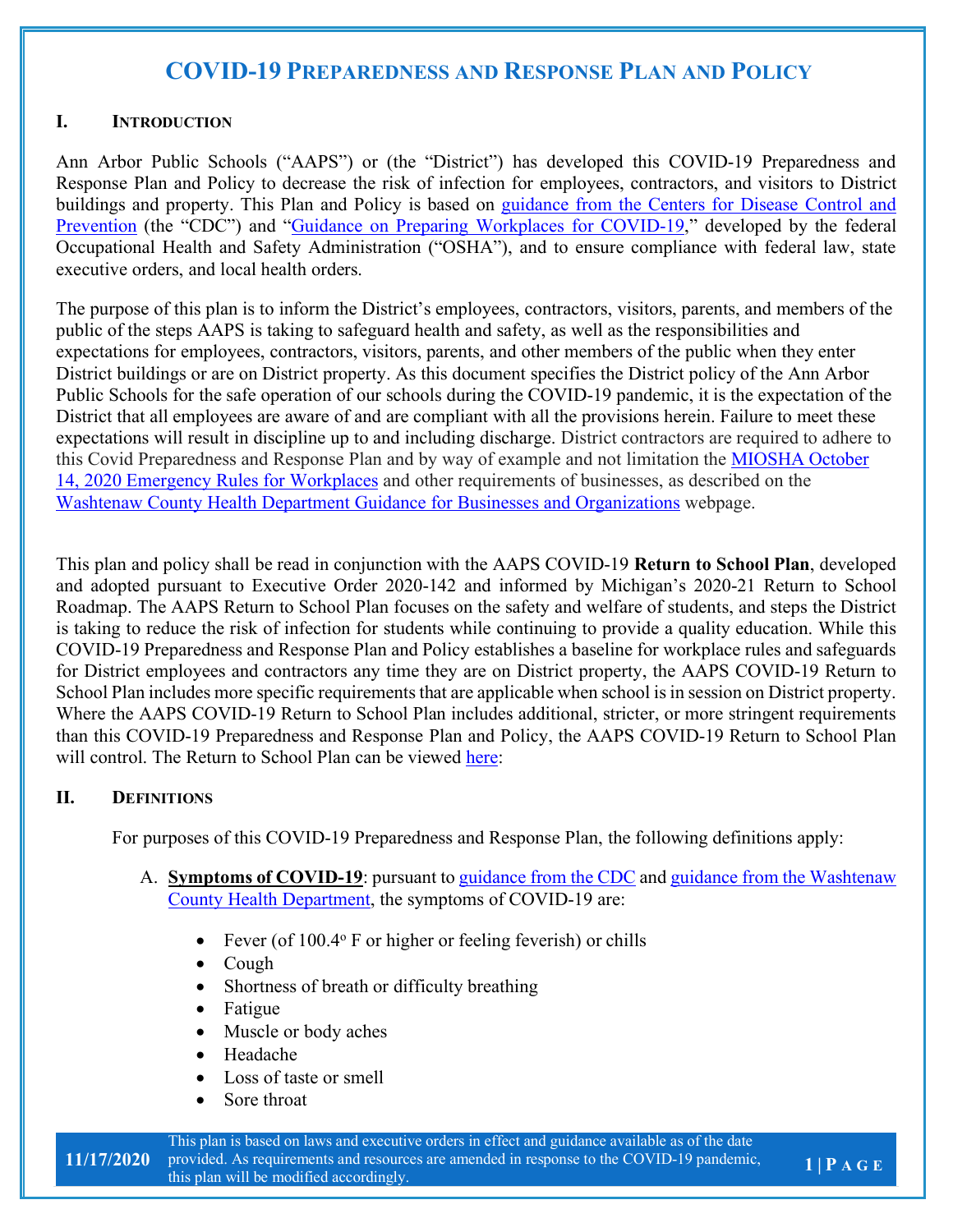- Congestion or runny nose
- Nausea or vomiting
- Diarrhea
- B. **Close contact:** The CDC defines "close contact" as an individual who was within 6 feet of an infected person for a cumulative total of 15 minutes or more over a 24-hour period.

#### **III. DAILY SCREENING PROTOCOL**

- A. Before or upon entering a District building or District property for the first time each day, each employee, contractor, parent, visitor, or other member of the public must complete a self-screening questionnaire.
	- 1. An employee who fails to complete the questionnaire, or who knowingly provides false answers to any of the questions, shall be subject to discipline, up to and including discharge.
	- 2. A parent, visitor, or member of the public who refuses to complete the questionnaire or who knowingly provides false answers to any of the questions shall be asked to leave. If the visitor refuses to comply with this request, subsequent District action may include calling local police to request their assistance in removing the visitor, charges under state law or local ordinance for trespassing, and/or banning the visitor from District property. See MCL 750.552; Ann Arbor City Ordinance 9:64. - Unauthorized persons on school property.
- B. The self-screening questionnaire is available online at https://bit.ly/AAPSPrescreen and requires the employee or contractor to provide information regarding:
	- 1. Whether he or she has experienced any symptoms of COVID-19 within the past 24 hours;
	- 2. Whether he or she has tested positive for COVID-19, or has been in close contact with anyone suspected or confirmed to have COVID-19, within the past 14 days.
- C. If the employee, contractor, parent, visitor, or other member of the public answers affirmatively to any of the inquiries on the questionnaire, he or she shall remain home or immediately return home if already on-site. An employee or contractor shall also notify his or her worksite supervisor immediately if he or she has answered affirmatively to any of the questions in the self-screening protocol.
	- 1. The worksite supervisor must immediately notify the Executive Director of Human Resources & Employee Relations or the Executive Director of the Community Division if the supervisor is notified by an employee or contractor that the employee or contractor has answered affirmatively to any questions on the self-screening questionnaire.
	- 2. If requested to do so, an employee or contractor who answers affirmatively to any questions on the self-screening questionnaire must submit to an interview with an AAPS Health Specialist or provide written responses to questions regarding the employee's or contractor's contacts on District property.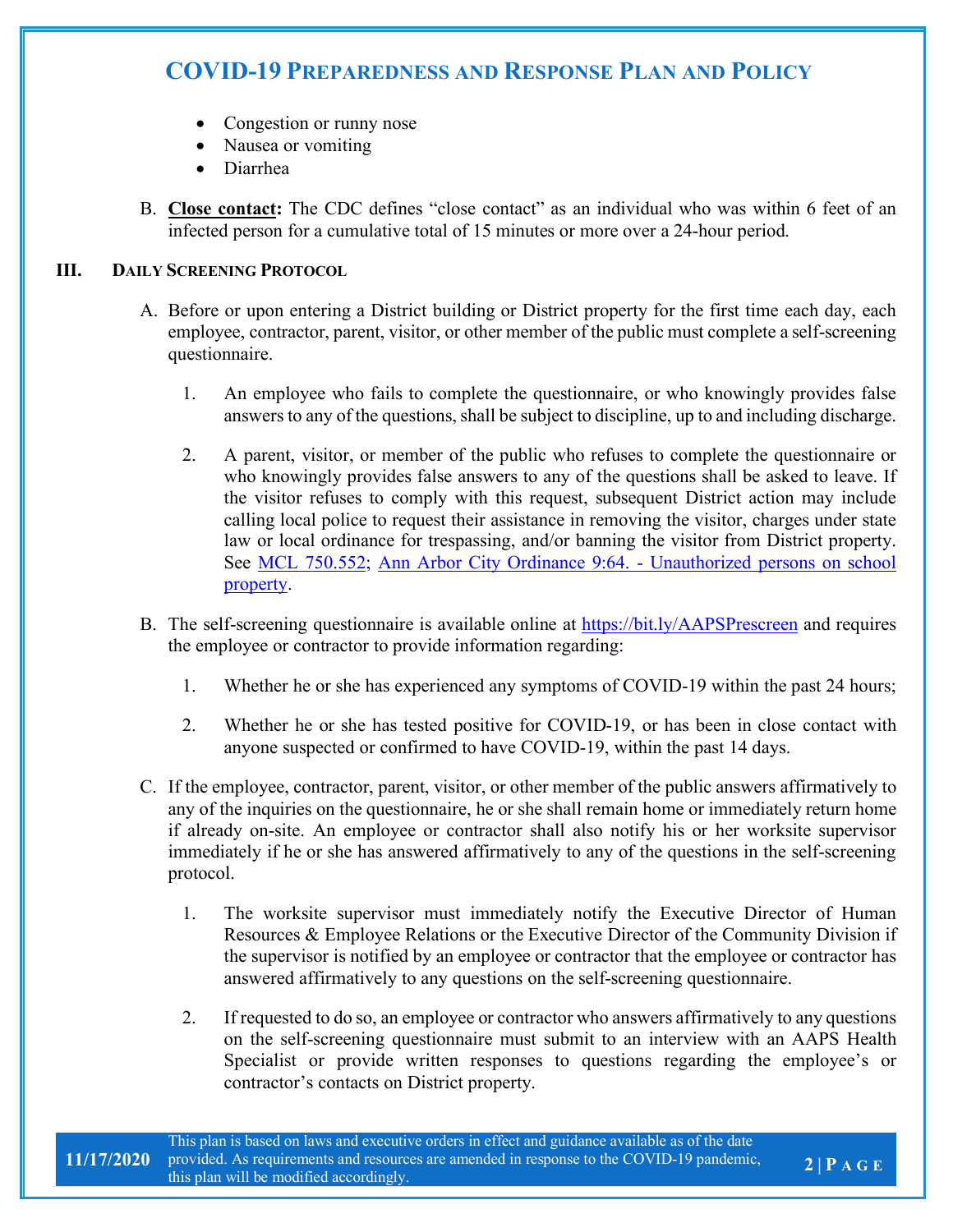- 3. Return to work and reentry onto District property is governed by Section VII of this Plan and Policy.
- D. The Executive Director of Human Resources & Employee Relations and Executive Director of the Community Division shall monitor employees' responses on the questionnaires to ensure employees and contractors who answer affirmatively to any questions leave the premises, if applicable, and stay home in accordance with the procedures set forth in Section VII.

#### **IV. SOCIAL DISTANCING AND MITIGATING MEASURES**

- A. **Employee and Contractor Responsibilities.** Employees and contractors must comply with the following directives to reduce the risk of infection in the workplace. Failure to comply with the following directives will result in discipline, up to and including discharge:
	- 1. Maintain a distance of at least six (6) feet from others to the maximum extent possible.
	- 2. Wear face coverings when six (6) feet of separation from other individuals in the workplace cannot be consistently maintained.
	- 3. Wear face coverings in shared spaces, including restrooms and hallways, and during inperson meetings.
	- 4. Self-monitor for signs and symptoms of COVID-19, particularly if possible exposure is suspected.
	- 5. Self-report as soon as possible, and within 24 hours at the latest, to their immediate supervisor if the employee or contractor:

#### a. **Tests positive for COVID-19**;

- b. Experiences any symptoms of COVID-19;
- c. Has close contact with anyone suspected or confirmed to have COVID-19;
- d. Answers affirmatively to any of the questions in the self-screening protocol discussed in Section III.
- 6. A worksite supervisor who is notified by an employee or contractor as described in Paragraph 5, above, must immediately notify the Executive Director of Human Resources & Employee Relations or the Executive Director of the Community Division.
- 7. If requested to do so, an employee or contractor who self-reports to an immediate supervisor as described above in Paragraph 5, or who answers affirmatively to any questions in self-screening questionnaire, must submit to an interview with an AAPS Health Specialist or provide written responses to questions regarding the employee's or contractor's contacts on District property.
- 8. Do not enter District buildings or District property if prohibited from doing so under Section VII, below.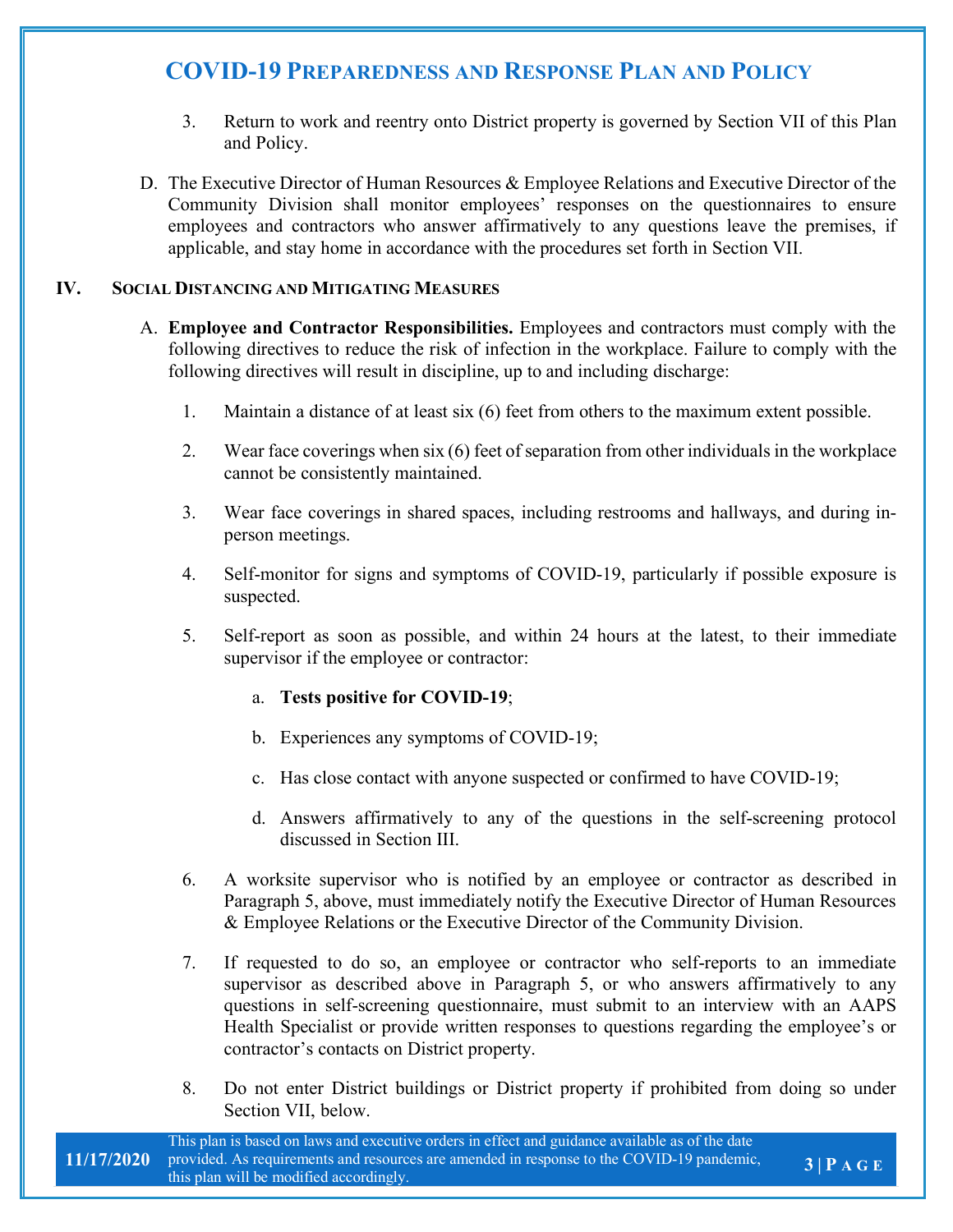- 9. For employees working in offices, wipe down workstations at least twice daily with disinfecting supplies provided by AAPS.
- B. **Parent and Visitor Responsibilities.** If permitted by AAPS to enter District buildings or property, Parents, guardians, and other members of the public who enter AAPS property must comply with the following requirements.
	- 1. Maintain a distance of at least six (6) feet from others to the maximum extent possible.
	- 2. Wear face coverings when six (6) feet of separation from other individuals cannot be consistently maintained and in shared spaces, such as restrooms and hallways.
	- 3. Self-monitor for signs and symptoms of COVID-19 and immediately report to the building principal, Executive Director of the Community Division, or Executive Director of Human Resources & Employee Relations if the parent, guardian, or visitor meets one of the statuses listed in Section VII.
		- a. After self-reporting, the visitor will be contacted by AAPS Health Specialist and asked to provide information to the AAPS Health Specialist regarding the individuals the visitor had contact with while on District property, and who the employee or contractor had close contact with (as defined in this Plan, above) while on District property, within the prior 14 days.

A visitor who refuses to comply with one of the requirements listed above after being asked to do so by a District employee will be asked to leave. If the visitor refuses to comply with this request, subsequent District action may include calling local police to request their assistance in removing the visitor, charges under state law or local ordinance for trespassing, and/or banning the visitor from District property. See MCL 750.552; Ann Arbor City Ordinance 9:64. - Unauthorized persons on school property.

- C. **District Responsibilities.** The District has taken and will continue to take the following steps to ensure the health and safety of employees and contractors working in District buildings and on District property:
	- 1. The building principal is designated as the **worksite supervisor** for his or her District building. As the worksite supervisor, the building principal is responsible for implementing and monitoring this Plan, and for the record-keeping requirements discussed below in Section IX. The building principal may delegate this function to another employee(s) in the building, provided:
		- a. The building principal notifies the employees in his or her building, and either the Executive Director of Human Resources & Employee Relations or the Executive Director of the Community Division of the employee(s) the building principal has named as the worksite supervisor(s).
		- b. A worksite supervisor must remain on-site at all times when employees are present on site.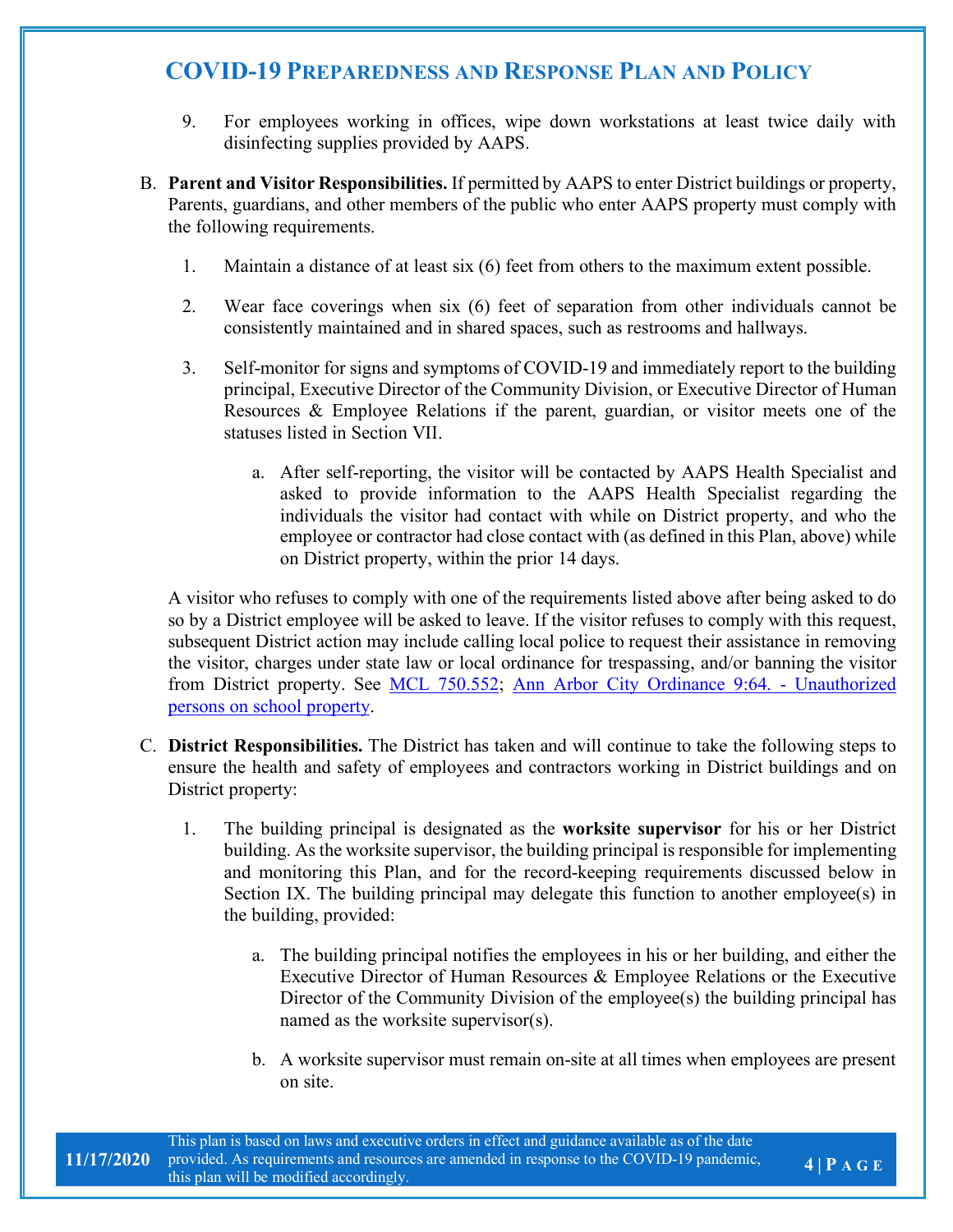- 2. Assisting employees and contractors in **social distancing** while working in District offices,  $bv$ 
	- a. Providing visual indicators of appropriate spacing for employees outside the building in case of congestion;
	- b. Spreading out workstations and staggering workspace usage;
	- c. Restricting use of non-essential common space (e.g., cafeterias, lounges);
	- d. Prohibiting social gatherings and meetings that do not allow for social distancing or that create unnecessary movement through the office and using virtual meetings whenever possible.
- 3. **Providing training** to District employees that covers:
	- a. Workplace infection control practices, including training on this COVID-19 Preparedness and Response Policy & Plan;
	- b. Proper use of personal protective equipment;
	- c. Steps the employee must take to notify the business or operation of any symptoms of COVID-19 or a suspected or confirmed diagnosis of COVID-19; and
	- d. How to report unsafe working conditions.
- 4. Restricting work-related travel for employees to essential travel only.
- 5. Promoting remote work to the fullest extent possible.
- 6. Assigning all employees working in District offices a dedicated entry point to reduce congestion at the main entrance.
- 7. Prohibiting all nonessential visitors from entering District offices.

#### **V. WORKPLACE CLEANING AND DISINFECTION**

- A. Cleaning supplies will be available to employees at their worksites.
- B. The District has increased workplace cleaning and disinfection to limit exposure to COVID-19, particularly on high-touch surfaces and shared equipment and products.
- C. To maintain the cleanliness of the office environment, the District shall**:**
	- 1. Post signs about the importance of personal hygiene;
	- 2. Disinfect high-touch services; and
	- 3. Minimize the shared use of items (phones, desks, offices, etc.) when possible.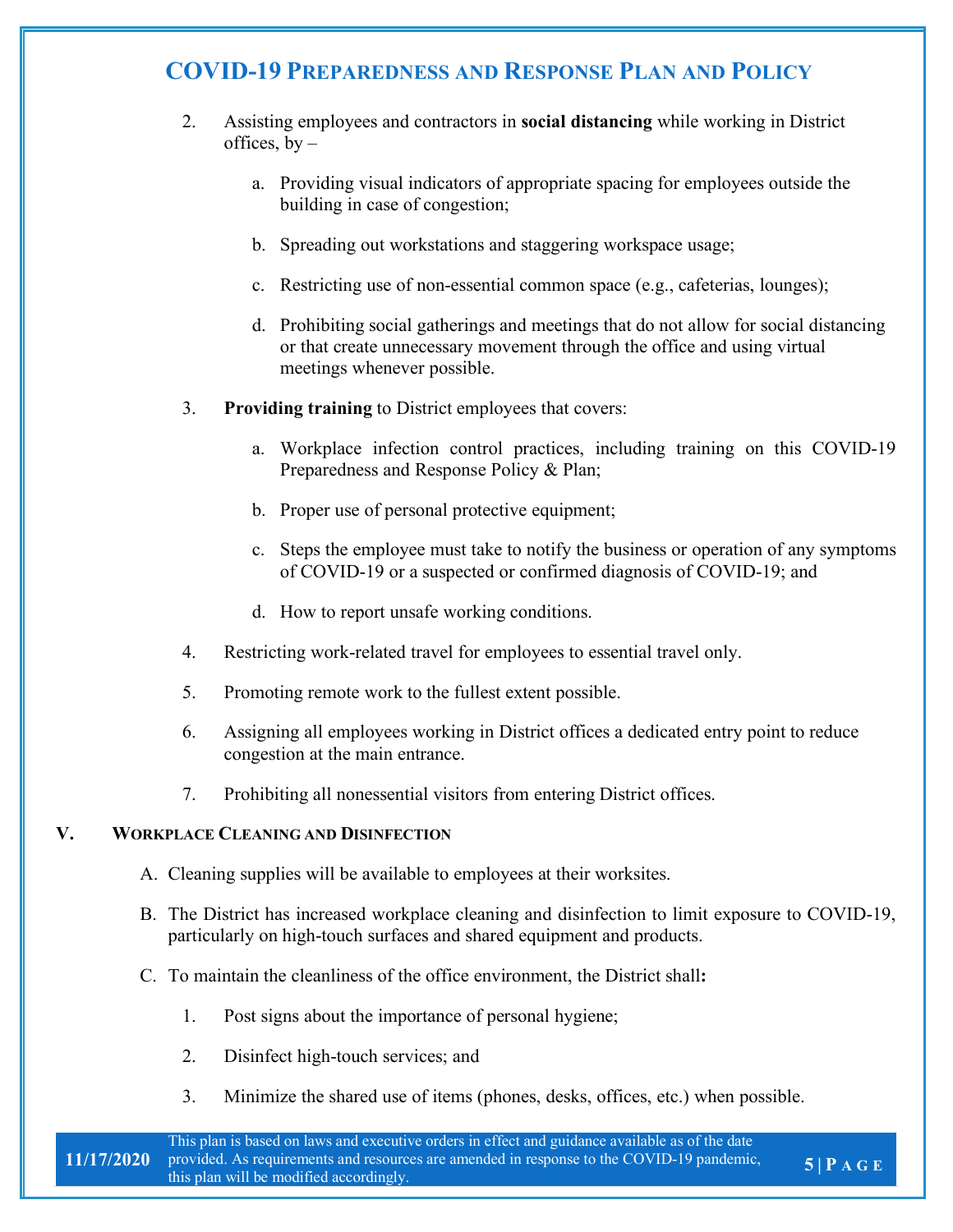#### **VI. RESPONSE PLAN FOR CONFIRMED INFECTION IN THE WORKPLACE.**

AAPS will take the following steps to address a confirmed infection in a District building or on District property.

A. **Isolation.** If the individual is an employee or contractor on District property, the individual will be immediately isolated from others and arrangements made for the employee to go home or receive medical care (as applicable) immediately.

#### B. **Notification.**

- 1. When an employee notifies the District that he or she has a confirmed case of COVID-19, the Executive Director of Human Resources & Employee Relations or the Executive Director of the Community Division shall notify:
	- a. The Washtenaw County Health Department immediately, by:
		- (i) Using the Department's online portal;
		- (ii) Emailing  $L$ -wchdcontact $(a)$  washtenaw.org; or
		- (iii) Calling (734) 544-6700 and leaving a message.
	- b. Any co-workers, contractors, or suppliers who may have come into contact with the employee with a confirmed case of COVID-19, within 24 hours.
- 2. If AAPS learns an individual with a confirmed case of COVID-19 has visited a District building, AAPS will notify District employees and contractors working in the building or area visited by the individual.
- C. **Cleaning and Disinfecting.** Any areas used for prolonged periods of time by an individual with a confirmed case of COVID-19, or an individual suspected of having COVID-19 based on his or her symptoms, will be closed off, cleaned, and disinfected in accordance with guidance from the CDC.
- D. **Return to Work.** If the individual with a confirmed diagnosis is an AAPS employee or contractor, the individual may not return to work on-site or reenter District property except pursuant to Section VII below.
- E. **Others with Close Contact.** AAPS employees or contractors who were in close contact with the individual with a confirmed infection of COVID-19 will be sent home and prevented from entering AAPS property except pursuant to Section VII below.

#### **VII. SELF-REPORTING, PRECLUSION FROM DISTRICT PROPERTY, AND RETURNING TO WORK**

Pursuant to guidelines from the CDC, the Michigan Department of Labor and Economic Opportunity, and the Washtenaw County Department of Health, the following employees, contractors, visitors, parents, and members of the public are prohibited from entering District buildings or District property for the time period provided.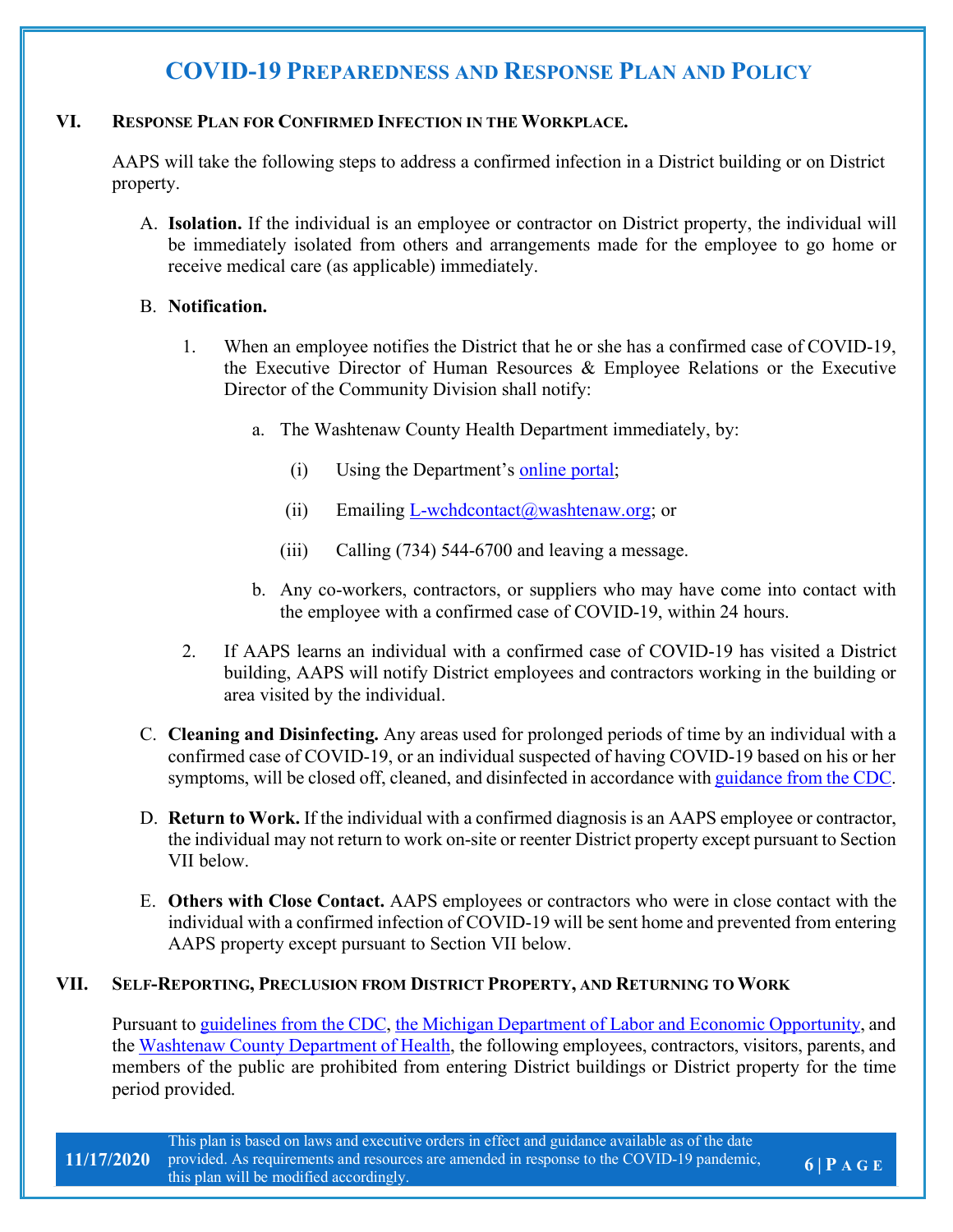- A. An individual with a **confirmed diagnosis of COVID-19** or **symptoms of COVID-19 (as defined in this Plan and Policy)** is prohibited from entering District buildings or property until:
	- 1. At least 10 days have passed since the individual's symptoms first started or the first positive COVID-19 test, if the individual was tested;
	- 2. At least 24 hours have passed since the individual's fever has resolved without the use of fever-reducing medicines; and
	- 3. The individual's symptoms have vastly improved; and
	- 4. A "Release from Isolation" letter from the individual's health department or doctor's office has been provided to HR.
- B. An employee may be required to provide verification acceptable to the District of (1) the employee's need to self-quarantine; and/or (2) the employee's eligibility to return to work, given the current availability of tests and other relevant factors, and in accordance with current federal, state, and local laws and guidance.
- C. Any application or documentation requirements for an employee to be eligible for paid or unpaid leave under the law, District policy, or an applicable employment contract (i.e., the Family Medical Leave Act, Michigan Paid Leave Act, or paid sick leave under an individual contract or collective bargaining agreement) remain in effect.
- D. An individual whose symptoms with mild symptoms of COVID-19 that improve in a short period of time may be permitted to enter District buildings and District property before the timelines provided in Paragraph A, above, if the individual tests negative for COVID-19 and provides evidence of that result to the Executive Director of Human Resources & Employee Relations or the Executive Director of the Community Division.
- E. An employee required to self-quarantine or under local health department quarantine orders but capable of performing work may be required to work remotely.

### **VIII. EMPLOYEE RIGHTS**

- A. An employee shall not be discharged, disciplined, or otherwise retaliated against for staying at home because he or she has COVID-19, has symptoms of COVID-19, or has had close contact with an individual with COVID-19.
	- 1. An employee who is allowed to return after the periods described above in Section VII but declines to do so may be subject to discipline, up to and including discharge.
- B. Under the Families First Coronavirus Response Act ("FFCRA"), an employee may be eligible for paid leave if he or she must stay home due to COVID-19. Notice of an employee's rights under the FFCRA Emergency Paid Sick Leave Act and the Emergency Family and Medical Leave Expansion Act ("EFMLEA") is available here:
	- 1. Notice of Employee Rights under the Paid Sick Leave and Expanded Family and Medical Leave of the Families First Coronavirus Response Act

**7 | P A G E**